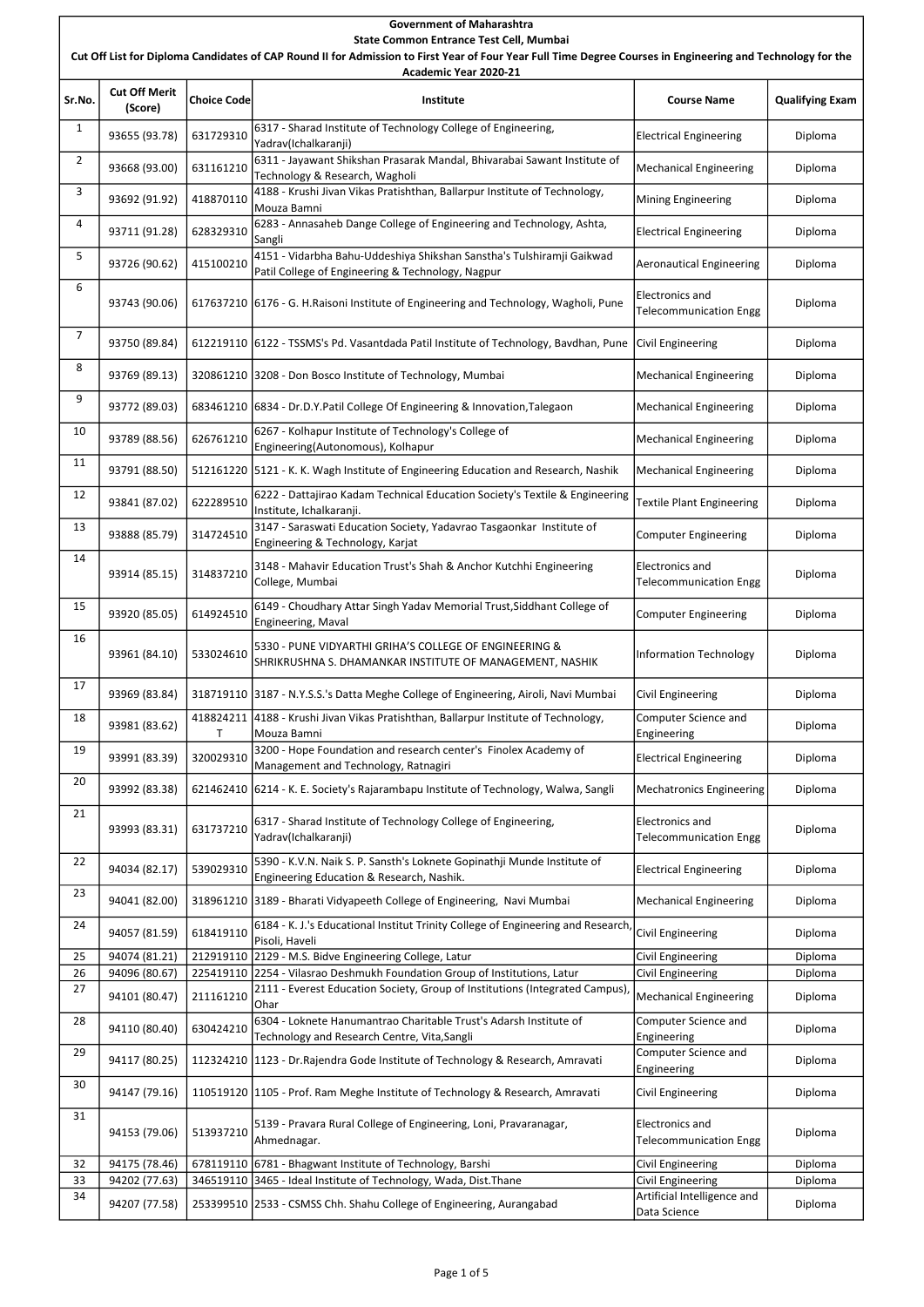### Government of Maharashtra

#### State Common Entrance Test Cell, Mumbai

Cut Off List for Diploma Candidates of CAP Round II for Admission to First Year of Four Year Full Time Degree Courses in Engineering and Technology for the

| Academic Year 2020-21 |                                 |                    |                                                                                                                                                       |                                                         |                        |  |  |
|-----------------------|---------------------------------|--------------------|-------------------------------------------------------------------------------------------------------------------------------------------------------|---------------------------------------------------------|------------------------|--|--|
| Sr.No.                | <b>Cut Off Merit</b><br>(Score) | <b>Choice Code</b> | Institute                                                                                                                                             | <b>Course Name</b>                                      | <b>Qualifying Exam</b> |  |  |
| 35                    | 94237 (76.77)                   | 518261210          | 5182 - Kalyani Charitable Trust, Late Gambhirrao Natuba Sapkal College of<br>Engineering, Anjaneri, Trimbakeshwar Road, Nashik                        | <b>Mechanical Engineering</b>                           | Diploma                |  |  |
| 36                    | 94270 (76.11)                   |                    | 538019111T 5380 - Adsul's Technical Campus, Chas Dist. Ahmednagar                                                                                     | <b>Civil Engineering</b>                                | Diploma                |  |  |
| 37                    | 94272 (76.00)                   |                    | 614529310 6145 - JSPM'S Jaywantrao Sawant College of Engineering, Pune                                                                                | <b>Electrical Engineering</b>                           | Diploma                |  |  |
| 38                    | 94284 (75.71)                   |                    | 662261210 6622 - ISBM College Of Engineering Pune                                                                                                     | <b>Mechanical Engineering</b>                           | Diploma                |  |  |
| 39                    | 94288 (75.64)                   | 344561210          | 3445 - Vishvatmak Jangli Maharaj Ashram Trust's Vishvatmak Om Gurudev<br>College of Engineering, Mohili-Aghai, Shahpur.                               | Mechanical Engineering                                  | Diploma                |  |  |
| 40                    | 94293 (75.53)                   | 512550710          | 5125 - Pravara Rural Education Society's Sir Visvesvaraya Institute of<br>Technology, Chincholi Dist. Nashik                                          | <b>Chemical Engineering</b>                             | Diploma                |  |  |
| 41                    | 94303 (75.00)                   |                    | 618529310 6185 - Sinhagad Institute of Technology, Lonavala                                                                                           | <b>Electrical Engineering</b>                           | Diploma                |  |  |
| 42                    | 94326 (74.38)                   | 632224510          | 6322 - Shree Gajanan Maharaj Shikshan Prasarak Manda'l Sharadchandra<br>Pawar College of Engineering, Dumbarwadi                                      | <b>Computer Engineering</b>                             | Diploma                |  |  |
| 43                    | 94346 (73.79)                   |                    | 320119110 3201 - Rizvi Education Society's Rizvi College of Engineering, Bandra, Mumbai Civil Engineering                                             |                                                         | Diploma                |  |  |
| 44                    | 94361 (73.41)                   |                    | 118261211T 1182 - Padmashri Dr. V.B. Kolte College of Engineering, Malkapur, Buldhana Mechanical Engineering                                          |                                                         | Diploma                |  |  |
| 45                    | 94363 (73.39)                   | 510419110          | 5104 - Shramsadhana Bombay Trust, College of Engineering & Technology,<br>Jalgaon                                                                     | <b>Civil Engineering</b>                                | Diploma                |  |  |
| 46                    | 94365 (73.30)                   |                    | 428561210 4285 - V M Institute of Engineering and Technology, Dongargaon, Nagpur                                                                      | <b>Mechanical Engineering</b>                           | Diploma                |  |  |
| 47                    | 94383 (72.72)                   | 629329310          | 6293 - Kai Amdar Bramhadevdada Mane Shikshan & Samajik Prathistan's<br>Bramhadevdada Mane Institute of Technology, Solapur                            | <b>Electrical Engineering</b>                           | Diploma                |  |  |
| 48                    | 94387 (72.62)                   | 112619110          | 1126 - Shri. Dadasaheb Gawai Charitable Trust's Dr. Smt. Kamaltai Gawai<br>Institute of Engineering & Technology, Darapur, Amravati                   | <b>Civil Engineering</b>                                | Diploma                |  |  |
| 49                    | 94413 (71.94)                   | 654561210          | 6545 - Samarth Education Trust's Arvind Gavali College Of Engineering<br>Panwalewadi, Varye, Satara.                                                  | <b>Mechanical Engineering</b>                           | Diploma                |  |  |
| 50                    | 94425 (71.65)                   |                    | 303352710 3033 - Dr. Babasaheb Ambedkar Technological University, Lonere                                                                              | Petro Chemical<br>Engineering                           | Diploma                |  |  |
| 51                    | 94433 (71.52)                   | 213329310          | 2133 - Mahatma Basaweshwar Education Society's College of Engineering,<br>Ambejogai                                                                   | <b>Electrical Engineering</b>                           | Diploma                |  |  |
| 52                    | 94438 (71.45)                   |                    | 615591710 6155 - G.H.Raisoni College of Engineering & Management, Wagholi, Pune                                                                       | Data Science                                            | Diploma                |  |  |
| 53                    | 94451 (71.14)                   |                    | 693824210F 6938 - Shree Siddheshwar Women's College Of Engineering Solapur.                                                                           | Computer Science and<br>Engineering                     | Diploma                |  |  |
| 54                    | 94452 (71.13)                   | 513061210          | 5130 - Brahma Valley College of Engineering & Research, Trimbakeshwar,<br>Nashik                                                                      | <b>Mechanical Engineering</b>                           | Diploma                |  |  |
| 55                    | 94459 (71.00)                   |                    | 344719110 3447 - G.M. Vedak Institute of Technology, Tala, Raigad.                                                                                    | <b>Civil Engineering</b>                                | Diploma                |  |  |
| 56                    | 94485 (70.35)                   | 620761210          | 6207 - Dr. D. Y. Patil Vidya Pratishthan Society's Dr. D. Y. Patil Institute of<br>Technology, Pimpri, Pune                                           | <b>Mechanical Engineering</b>                           | Diploma                |  |  |
| 57                    | 94505 (69.82)                   | 211237210          | 2112 - Shree Yash Pratishthan, Shreeyash College of Engineering and<br>Technology, Aurangabad                                                         | <b>Electronics and</b><br><b>Telecommunication Engg</b> | Diploma                |  |  |
| 58                    | 94516 (69.62)                   |                    | 539924510 5399 - Sanghavi College of Engineering, Varvandi, Nashik.                                                                                   | <b>Computer Engineering</b>                             | Diploma                |  |  |
| 59                    | 94530 (69.26)                   |                    | 541819111T 5418 - Guru Gobind Singh College of Engineering & Research Centre, Nashik. Civil Engineering                                               |                                                         | Diploma                |  |  |
| 60                    | 94546 (68.80)                   |                    | 680319110 6803 - Sant Gajanan Maharaj College of Engineering, Gadhinglaj                                                                              | <b>Civil Engineering</b>                                | Diploma                |  |  |
| 61                    | 94552 (68.71)                   | 112629310          | 1126 - Shri. Dadasaheb Gawai Charitable Trust's Dr. Smt. Kamaltai Gawai                                                                               | <b>Electrical Engineering</b>                           | Diploma                |  |  |
| 62                    | 94588 (68.00)                   | 516019110          | Institute of Engineering & Technology, Darapur, Amravati<br>5160 - Sanjivani Rural Education Society's Sanjivani College of Engineering,<br>Kopargaon | <b>Civil Engineering</b>                                | Diploma                |  |  |
| 63                    | 94593 (67.88)                   |                    | 342337210 3423 - Shree L.R. Tiwari College of Engineering, Mira Road, Mumbai                                                                          | <b>Electronics and</b><br><b>Telecommunication Engg</b> | Diploma                |  |  |
| 64                    | 94595 (67.82)                   |                    | 602819110 6028 - Department of Technology, Shivaji University, Kolhapur                                                                               | Civil Engineering                                       | Diploma                |  |  |
| 65                    | 94602 (67.70)                   | 418850310          | 4188 - Krushi Jivan Vikas Pratishthan, Ballarpur Institute of Technology,<br>Mouza Bamni                                                              | Food Technology                                         | Diploma                |  |  |
| 66                    | 94608 (67.53)                   | 317519120          | 3175 - M.G.M.'s College of Engineering and Technology, Kamothe, Navi<br>Mumbai                                                                        | <b>Civil Engineering</b>                                | Diploma                |  |  |
| 67                    | 94618 (67.35)                   | 664961210          | 6649 - TSSM's Bhivarabai Sawant College of Engineering and Research,<br>Narhe, Pune                                                                   | <b>Mechanical Engineering</b>                           | Diploma                |  |  |
| 68                    | 94625 (67.27)                   |                    | 320629310 3206 - S.S.P.M.'s College of Engineering, Kankavli                                                                                          | <b>Electrical Engineering</b>                           | Diploma                |  |  |
| 69                    | 94629 (67.21)                   | 632624210          | 6326 - Shri Pandurang Pratishtan, Karmayogi Engineering College, Shelve,<br>Pandharpur                                                                | Computer Science and<br>Engineering                     | Diploma                |  |  |
| 70                    | 94630 (67.21)                   |                    | 461361210 4613 - Suryodaya College of Engineering & Technology, Nagpur                                                                                | <b>Mechanical Engineering</b>                           | Diploma                |  |  |
| 71                    | 94632 (67.18)                   |                    | 538061211T 5380 - Adsul's Technical Campus, Chas Dist. Ahmednagar                                                                                     | Mechanical Engineering                                  | Diploma                |  |  |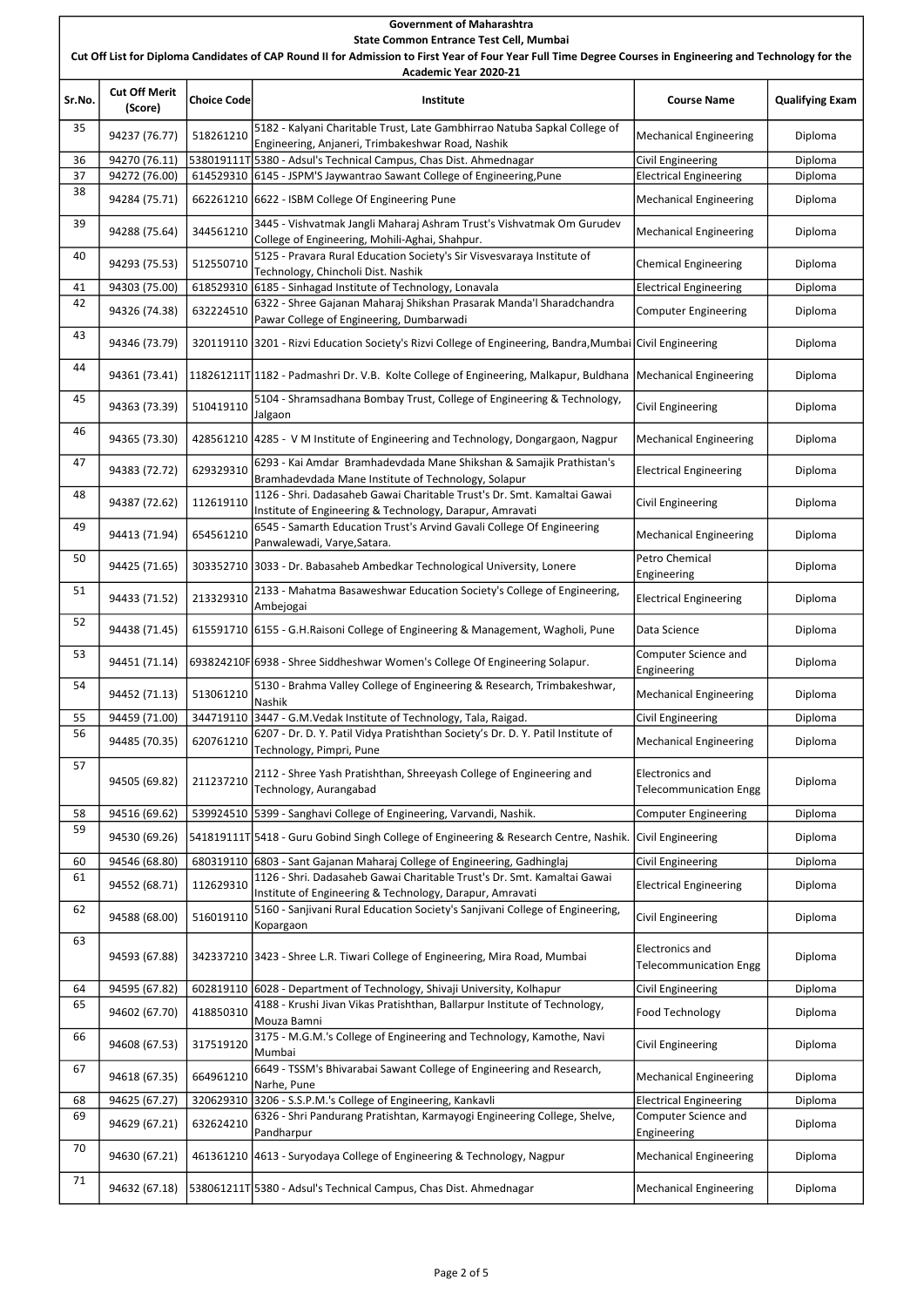## Sr.No. Cut Off Merit Choice Code | Choice Code | Choice Code | Choice Code | Choice Code | Choice Code | Choice Code | Choice Code |<br>(Score) | Choice Code | Choice Code | Choice Code | Choice | Choice | Choice | Choice Code | Choice Code | Cho Government of Maharashtra State Common Entrance Test Cell, Mumbai Cut Off List for Diploma Candidates of CAP Round II for Admission to First Year of Four Year Full Time Degree Courses in Engineering and Technology for the Academic Year 2020-21 72 94644 (66.81) | 517019110 | 5170 - Hindi Seva Mandal's Shri Sant Gadgebaba College of Engineering | Civil Engineering | Diploma | Diploma | Diploma | Diploma | Diploma | Diploma | Diploma | Diploma | Diploma | Diploma | 73 94648 (66.76) 627262610 6272 - Dr. D. Y. Patil Pratishthan's D.Y.Patil College of Engineering Akurdi, Pune Production Engineering[Sandwich] Diploma 74 | 94655 (66.63) | 622261210 | 6222 - Dattajirao Kadam Technical Education Society's Textile & Engineering | Mechanical Engineering | Diploma<br>| 94655 (66.63) | 622261210 | Institute, Ichalkaranji. 75 94678 (66.00) 679524510 6795 - Shri.Someshwar Shikshan Prasarak Mandal, Sharadchandra Pawar College of Engineering & Technology, Someshwar Nagar Computer Engineering Diploma 76 | 94686 (65.88) | 662524510 | 6625 - Universal College of Engineering & Research, Sasewadi | Computer Engineering | Diploma 77 94688 (65.88) 211229310 2112 - Shree Yash Pratishthan, Shreeyash College of Engineering and Electrical Engineering Diploma<br>Pechnology, Aurangabad 78 94693 (65.76) 680219110 6802 - Dr. D.Y.Patil Institute of Engineering, Management & Reseach, Civil Engineering Diploma<br>
Civil Engineering Civil Engineering  $\begin{array}{|c|c|c|c|c|c|}\hline \end{array}$  94697 (65.75) 321619110 3216 - Gharda Foundation's Gharda Institute of Technology, Khed, Ratnagiri Civil Engineering Diploma 80 94698 (65.70) 517129310 5171 - Godavari Foundation's Godavari College Of Engineering, Jalgaon Electrical Engineering Diploma 81 94702 (65.64) 631719110 6317 - Sharad Institute of Technology College of Engineering,<br>
Piploma Civil Engineering Diploma (Yadrav(Ichalkaranji) 82 94709 (65.53)  $\Big| 621724210 \Big| 6217 - 5$ hri. Balasaheb Mane Shikshan Prasarak Mandal's, Ashokrao Mane Group of Institutions Computer Science and Engineering Diploma 83 94739 (65.09) 673219110 6732 - Dr. D. Y. Patil School OF Engineering, Lohegaon, Pune Civil Engineering | Diploma 84 94748 (64.97) 626519110 6265 - Walchand Institute of Technology, Solapur | Civil Engineering | Diploma 85 94749 (64.94) 625019110 6250 - D.Y. Patil College of Engineering and Technology, Kolhapur [Civil Engineering | Diploma 86 94768 (64.65) 614961210 6149 - Choudhary Attar Singh Yadav Memorial Trust,Siddhant College of Mechanical Engineering Diploma 87 94776 (64.52) 318761210 3187 - N.Y.S.S.'s Datta Meghe College of Engineering, Airoli, Navi Mumbai Mechanical Engineering Diploma 88 94778 (64.47) 628161210 6281 - Modern Education Society's College of Engineering, Pune Mechanical Engineering Diploma 89 94804 (64.12)  $\Big| 516091510 \Big|$ . 516091510  $\Big|$ . Kopargaon Structural Engineering | Diploma 90 94820 (63.82) 676219111T 6762 - Nanasaheb Mahadik College of Engineering, Walwa, Sangli. Civil Engineering Publoma 91 94826 (63.65) 516061210 5160 - Sanjivani Rural Education Society's Sanjivani College of Engineering Kopargaon Mechanical Engineering | Diploma 92 94828 (63.64) 517029310 5170 - Hindi Seva Mandal's Shri Sant Gadgebaba College of Engineering & Electrical Engineering Diploma<br>
Perchical Engineering Diploma 93 94840 (63.44) 687829310 6878 - Dr. A. D. Shinde College Of Engineering, Tal.Gadhinglaj, Kolhapur | Electrical Engineering | Diploma 94 | 94854 (63.22) | 538129310 | 5381 - Shri. Jaykumar Rawal Institute of Technology, Dondaicha. | Electrical Engineering | Diploma 95 94875 (63.00) 320161210 3201 - Rizvi Education Society's Rizvi College of Engineering, Bandra,Mumbai Mechanical Engineering Diploma 96 94880 (62.88) 322161210 3221 - Late Shri. Vishnu Waman Thakur Charitable Trust, Viva Institute of Mechanical Engineering Diploma 97 94887 (62.82) 680261210 6802 - Dr. D.Y.Patil Institute of Engineering, Management & Reseach,<br>
Mechanical Engineering | Diploma<br>
Diploma 98 94888 (62.82) 538024510 5380 - Adsul's Technical Campus, Chas Dist. Ahmednagar Computer Engineering | Diploma 99 94893 (62.76) 517961210 5179 - Vishwabharati Academy's College of Engineering, Ahmednagar Mechanical Engineering Diploma 100 94896 (62.71) 213561211T 2135 - Hi-Tech Institute of Technology, Aurangabad Mechanical Engineering Diploma 101 94897 (62.71) 541829310 5418 - Guru Gobind Singh College of Engineering & Research Centre, Nashik. Electrical Engineering Diploma

| 102 | 94905 (62.55) |           | 225019110 2250 - Aurangabad College of Engineering, Naygaon Savangi, Aurangabad                | Civil Engineering                   | Diploma |
|-----|---------------|-----------|------------------------------------------------------------------------------------------------|-------------------------------------|---------|
| 103 | 94918 (62.36) |           | 213719110 2137 - Nagnathappa Halge Engineering College, Parli, Beed                            | Civil Engineering                   | Diploma |
| 104 | 94953 (61.81) | 510624510 | 5106 - Khandesh College Education Society's College Of Engineering And<br>Management, Jalgaon  | Computer Engineering                | Diploma |
| 105 | 94961 (61.59) |           | 613961210 6139 - Progressive Education Society's Modern College of Engineering, Pune           | Mechanical Engineering              | Diploma |
| 106 | 95006 (60.91) | 512419110 | 5124 - Jagadamba Education Soc. Nashik's S.N.D. College of Engineering &<br>Reserch, Babulgaon | Civil Engineering                   | Diploma |
| 107 | 95025 (60.59) |           | 347561210 3475 - A. P. Shah Institute of Technology, Thane                                     | Mechanical Engineering              | Diploma |
| 108 | 95028 (60.53) | 510661210 | 5106 - Khandesh College Education Society's College Of Engineering And<br>Management, Jalgaon  | Mechanical Engineering              | Diploma |
| 109 | 95029 (60.53) | 413424210 | 4134 - Guru Nanak Institute of Engineering & Technology, Kalmeshwar,<br>Nagpur                 | Computer Science and<br>Engineering | Diploma |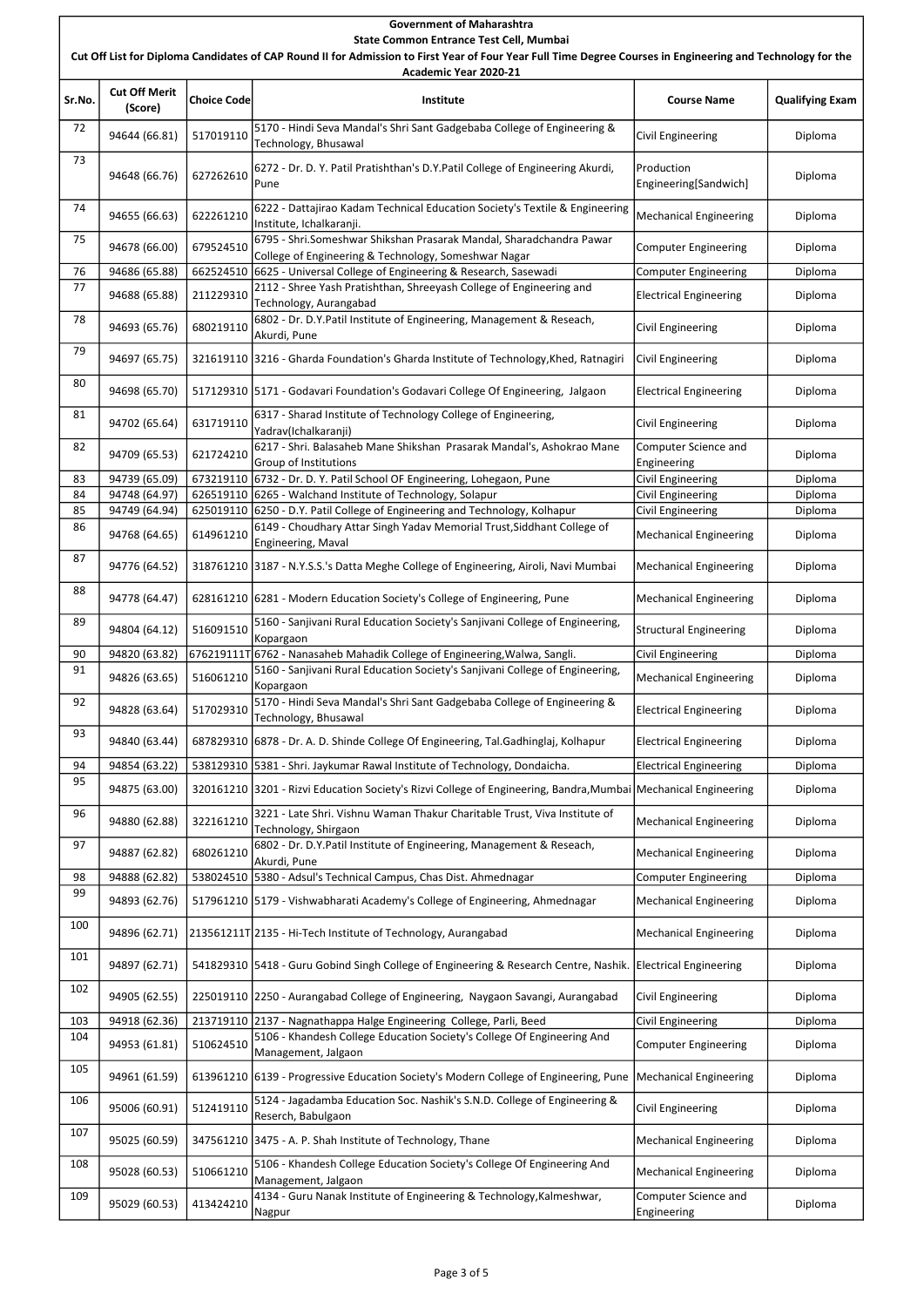Sr.No. Cut Off Merit Choice Code | Choice Code | Choice Code | Choice Code | Choice Code | Choice Code | Choice Code | Choice Code |<br>(Score) | Choice Code | Choice Code | Choice Code | Choice | Choice | Choice | Choice Code | Choice Code | Cho Government of Maharashtra State Common Entrance Test Cell, Mumbai Cut Off List for Diploma Candidates of CAP Round II for Admission to First Year of Four Year Full Time Degree Courses in Engineering and Technology for the Academic Year 2020-21 110 95031 (60.48) 314729310 3147 - Saraswati Education Society, Yadavrao Tasgaonkar Institute of electrical Engineering Diploma<br>
Engineering Electrical Engineering & Technology, Karjat  $\begin{array}{|c|c|c|c|c|}\n 111 & 95039 (60.34) & 464829310 & 4648 - R.V. \text{ Parankar College of Engineering & Technology, Arvi, Dist Wardha.} \end{array}$  Electrical Engineering Diploma 112 95052 (60.12)  $\Big| 626929310 \Big| 6269$  - Shetkari Shikshan Mandal's Pad. Vasantraodada Patil Institute of ozos - Shetkari Shikshan Mahdai's Pad. Vasahtrabdada Patil Institute of Medectrical Engineering Diploma<br>Technology, Budhgaon, Sangli  $\begin{array}{|l|l|}\n 113 &95053 & (60.12) & 632561210 & 6325 - \text{Alard} \text{ Charitable Trust's Alard College of Engineering and}\n \end{array}$ Management, Pune Mechanical Engineering | Diploma

|     | 95039 (60.34) |           | 464829310  4648 - R.V. Parankar College of Engineering & Technology, Arvi, Dist Wardha   Electrical Engineering                |                                                         | Diploma |
|-----|---------------|-----------|--------------------------------------------------------------------------------------------------------------------------------|---------------------------------------------------------|---------|
| 112 | 95052 (60.12) | 626929310 | 6269 - Shetkari Shikshan Mandal's Pad. Vasantraodada Patil Institute of<br>Technology, Budhgaon, Sangli                        | <b>Electrical Engineering</b>                           | Diploma |
| 113 | 95053 (60.12) | 632561210 | 6325 - Alard Charitable Trust's Alard College of Engineering and<br>Management, Pune                                           | <b>Mechanical Engineering</b>                           | Diploma |
| 114 | 95056 (60.06) |           | 538161210 5381 - Shri. Jaykumar Rawal Institute of Technology, Dondaicha.                                                      | <b>Mechanical Engineering</b>                           | Diploma |
| 115 | 95059 (60.00) | 513019110 | 5130 - Brahma Valley College of Engineering & Research, Trimbakeshwar,<br>Nashik                                               | Civil Engineering                                       | Diploma |
| 116 | 95069 (60.00) | 510319110 | 5103 - Shri Shivaji Vidya Prasarak Sanstha's Late Bapusaheb Shivaji Rao<br>Deore College of Engineering, Dhule                 | <b>Civil Engineering</b>                                | Diploma |
| 117 | 95073 (60.00) | 622329310 | 6223 - Pradnya Niketan Education Society's Nagesh Karajagi Orchid College<br>of Engineering & Technology, Solapur              | <b>Electrical Engineering</b>                           | Diploma |
| 118 | 95084 (59.38) |           | 342319110 3423 - Shree L.R. Tiwari College of Engineering, Mira Road, Mumbai                                                   | Civil Engineering                                       | Diploma |
| 119 | 95108 (58.94) |           | 118019110 1180 - Sanmati Engineering College, Sawargaon Barde, Washim                                                          | <b>Civil Engineering</b>                                | Diploma |
| 120 | 95113 (58.85) | 626919110 | 6269 - Shetkari Shikshan Mandal's Pad. Vasantraodada Patil Institute of<br>Technology, Budhgaon, Sangli                        | Civil Engineering                                       | Diploma |
| 121 | 95115 (58.85) | 621719110 | 6217 - Shri. Balasaheb Mane Shikshan Prasarak Mandal's, Ashokrao Mane<br>Group of Institutions                                 | Civil Engineering                                       | Diploma |
| 122 | 95116 (58.79) |           | 213629310 2136 - Aditya Engineering College, Beed                                                                              | <b>Electrical Engineering</b>                           | Diploma |
| 123 | 95126 (58.59) | 113035610 | 1130 - Vision Buldhana Educational & Welfare Society's Pankaj Laddhad<br>Institute of Technology & Management Studies, Yelgaon | <b>Electrical Engg[Electronics</b><br>and Power]        | Diploma |
| 124 | 95128 (58.56) | 518119110 | 5181 - Gokhale Education Society's, R.H. Sapat College of Engineering,<br>Management Studies and Research, Nashik              | Civil Engineering                                       | Diploma |
| 125 | 95129 (58.55) | 630824510 | 6308 - Shanti Education Society, A.G. Patil Institute of Technology, Soregaon,<br>Solapur(North)                               | Computer Engineering                                    | Diploma |
| 126 | 95141 (58.35) |           | 118224210 1182 - Padmashri Dr. V.B. Kolte College of Engineering, Malkapur, Buldhana                                           | Computer Science and<br>Engineering                     | Diploma |
| 127 | 95152 (58.15) | 654519110 | 6545 - Samarth Education Trust's Arvind Gavali College Of Engineering<br>Panwalewadi, Varye, Satara.                           | Civil Engineering                                       | Diploma |
| 128 | 95158 (57.94) |           | 676261210 6762 - Nanasaheb Mahadik College of Engineering, Walwa, Sangli.                                                      | Mechanical Engineering                                  | Diploma |
| 129 | 95166 (57.82) | 664424510 | 6644 - Shri. Ambabai Talim Sanstha's Sanjay Bhokare Group of Institutes,<br> Miraj                                             | Computer Engineering                                    | Diploma |
| 130 | 95178 (57.59) |           | 213561210 2135 - Hi-Tech Institute of Technology, Aurangabad                                                                   | Mechanical Engineering                                  | Diploma |
| 131 | 95179 (57.59) | 626961210 | 6269 - Shetkari Shikshan Mandal's Pad. Vasantraodada Patil Institute of<br>Technology, Budhgaon, Sangli                        | <b>Mechanical Engineering</b>                           | Diploma |
| 132 | 95192 (57.33) | 211129310 | 2111 - Everest Education Society, Group of Institutions (Integrated Campus),<br>Ohar                                           | <b>Electrical Engineering</b>                           | Diploma |
| 133 | 95198 (57.15) |           | 347719110 3477 - Chhartrapati Shivaji Maharaj Institute of Technology, Shedung, Panvel Civil Engineering                       |                                                         | Diploma |
| 134 | 95200 (57.06) | 540961210 | 5409 - Rajiv Gandhi College of Engineering, At Post Karjule Hariya Tal.Parner,<br>Dist.Ahmednagar                              | Mechanical Engineering                                  | Diploma |
| 135 | 95201 (57.06) |           | 118261210 1182 - Padmashri Dr. V.B. Kolte College of Engineering, Malkapur, Buldhana Mechanical Engineering                    |                                                         | Diploma |
| 136 | 95211 (56.82) |           | 319461220 3194 - Vidyavardhini's College of Engineering and Technology, Vasai                                                  | <b>Mechanical Engineering</b>                           | Diploma |
| 137 | 95216 (56.73) |           | 616019110 6160 - JSPM's Imperial College of Engineering and Research, Wagholi, Pune                                            | <b>Civil Engineering</b>                                | Diploma |
| 138 | 95218 (56.67) | 664419110 | 6644 - Shri. Ambabai Talim Sanstha's Sanjay Bhokare Group of Institutes,<br>Miraj                                              | <b>Civil Engineering</b>                                | Diploma |
| 139 | 95221 (56.65) |           | 517161210 5171 - Godavari Foundation's Godavari College Of Engineering, Jalgaon                                                | Mechanical Engineering                                  | Diploma |
| 140 | 95230 (56.47) | 664461210 | 6644 - Shri. Ambabai Talim Sanstha's Sanjay Bhokare Group of Institutes,<br> Miraj                                             | <b>Mechanical Engineering</b>                           | Diploma |
| 141 | 95237 (56.20) | 614937210 | 6149 - Choudhary Attar Singh Yadav Memorial Trust, Siddhant College of<br>Engineering, Maval                                   | <b>Electronics and</b><br><b>Telecommunication Engg</b> | Diploma |
| 142 | 95239 (56.06) | 343624510 | 3436 - B.R. Harne College of Engineering & Technology, Karav, Tal-<br> Ambernath.                                              | Computer Engineering                                    | Diploma |
| 143 | 95240 (55.88) | 515129310 | 5151 - MET Bhujbal Knowledge City MET League's Engineering College,<br>Adgaon, Nashik.                                         | <b>Electrical Engineering</b>                           | Diploma |
| 144 | 95243 (55.82) |           | 687861210 6878 - Dr. A. D. Shinde College Of Engineering, Tal.Gadhinglaj, Kolhapur                                             | <b>Mechanical Engineering</b>                           | Diploma |